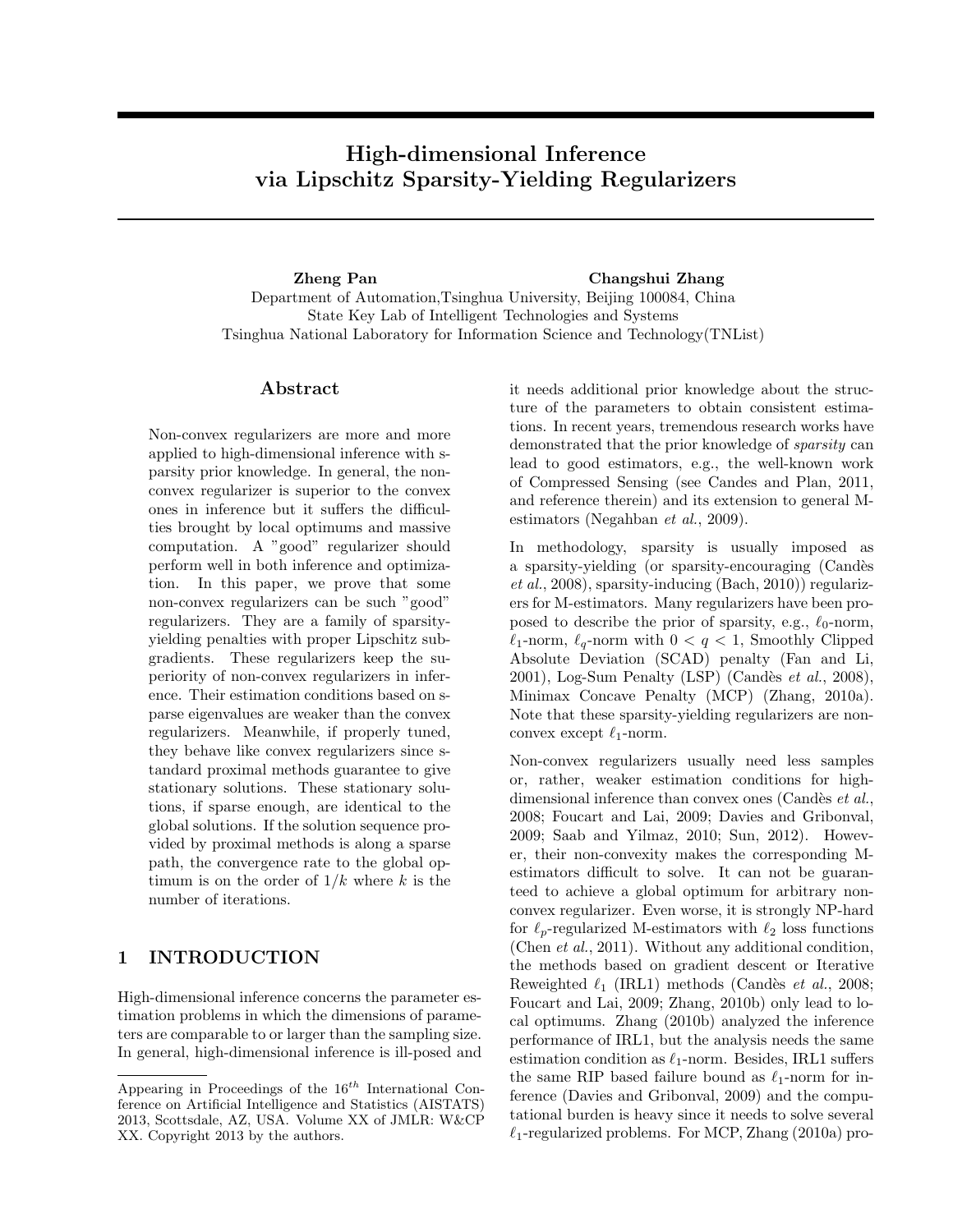posed the sparse Riesz condition for his path following algorithm, but this condition is also strong enough for the consistency of parameter estimation by LASSO.

In this paper, we consider what regularizers are able to hold good performance in both inference and optimization. We propose a family of sparsity-yielding non-convex regularizers with Lipschitz subgradients, named Lipschitz Sparsity-Yielding (LSY) regularizers. We prove that LSY regularizers hold good properties in both inference and optimization. Specifically, we make the following contributions:

- We provide estimation conditions for LSY regularizers under the frameworks of Sparse Eigenvalue (Section 3). The proposed estimation conditions are weaker than that of  $\ell_1$ -norm, which implies that LSY regularizers need less samples or has higher probabilities for consistent parameter estimation than the convex regularizers. With the estimation conditions, we establish an upper bound of the estimation errors, as well as an estimation to the sparseness of the global solutions.
- With properly tuned LSY regularizers, we optimize the corresponding M-estimator by Proximal Methods (Nesterov, 2007; Beck and Teboulle, 2009, 2010) and it guarantees to achieve stationary solutions. These stationary solutions are identical to the global solutions if they are enough sparse. Furthermore, the convergence rate will be sublinear<sup>∗</sup> provided that the solutions of all iterations are along a sparse path.
- We give a simple method to tune the parameters of LSY regularizers (Section 6). The method prevents the troubles in parameter selection for non-convex regularized M-estimators. Our experiments show the effectiveness of the parameter selection method on synthetic data.
- Our LSY regularizers cover many existing nonconvex regularizers, e.g., SCAD (Fan and Li, 2001), LSP (Candès et al., 2008; Trzasko and Manduca, 2009), MCP (Zhang, 2010a) and Geman Penalty (GP) (Trzasko and Manduca, 2009; Geman and Yang, 1995) (Section 2). The good properties in inference and optimization proposed in this paper give a theoretical explanation for the outperformance of these non-convex regularizers in the previous works.

## 2 LSY PENALTY

In this paper, we focus on the componentdecomposable regularizers, i.e., the regularizer  $r(u)$ can be written as  $r(u) = \sum_{i=1}^{n} R(|u_i|)$ , where  $R(\cdot)$  is called the basis functions. The basis function of LSY penalty, named CLIF, is defined in Definition 1.

**Definition 1 (CLIF)** The function  $R : [0, +\infty) \mapsto$  $[0, +\infty)$  is called a Concave Lipschitz Increasing Function (CLIF) if it holds the following three properties:

- 1. Concave over  $[0, +\infty)$  and  $R(u) = 0 \Leftrightarrow u = 0$ ;
- 2. Increasing (or non-decreasing) over  $(0, +\infty)$ ;
- 3. Lipschitz continuity: differentiable over  $[0, +\infty)$ and there exists  $\nu_R > 0$  such that for any  $u_1, u_2 \in$  $(0, +\infty)$ ,  $|R'(u_1) - R'(u_2)| \leq \nu_R |u_1 - u_2|$ , where  $R'(\cdot)$  is the derivative of  $R(\cdot)$ .  $\nu_R$  is called the Lipschitz constant of  $R'(\cdot)$ .

**Definition 2 (LSY penalty)** Let  $R(\cdot)$  be any CLIF. For any  $u = (u_1, \dots, u_n) \in \mathbb{R}^n$ , we define the Lipschitz Sparsity-Yielding (LSY) penalty derived from  $R(\cdot)$  as  $r(u) = \sum_{i=1}^{n} R(|u_i|).$ 

Some special cases of LSY penalties have been widely used in sparsity related works, e.g., the penalties in Table 1. All of the basis functions in Table 1, except  $\ell_1$ -norm, can be written as

$$
R(u) = \lambda^2 R_0(u/\lambda; \gamma), \tag{1}
$$

where the parameter  $\gamma$  determines the Lipschitz constants and controls the "degrees" of non-convexity and approximation to  $\ell_0$ -norm. Formally, we have

$$
\lim_{\gamma \to 0^+} \frac{r_\gamma(\theta)}{R_\gamma(1)} = \|\theta\|_0, \quad \lim_{\gamma \to +\infty} \frac{r_\gamma(\theta)}{R_\gamma(1)} = \|\theta\|_1. \tag{2}
$$

for any  $\theta \in \mathbb{R}^n$ . In addition, it should be noted that  $\ell_p$ -norm with  $0 \leq p < 1$  is not an LSY penalty, since we can not find a finite Lipschitz constant to ensure its Lipschitz continuity.

## 3 INFERENCE

Suppose we have  $m$  samples

$$
(y_1, a_1), (y_2, a_2), \cdots, (y_m, a_m),
$$

where  $y_i \in \mathbb{R}$  and  $a_i \in \mathbb{R}^n$  for  $i = 1, \dots, m$ . Let  $X = (a_1, \dots, a_m)^T$  and  $y = (y_1, \dots, y_m)$ . We assume that there exists an underlying s-sparse parameter  $\theta^*$ which is supported on  $S$  and satisfies

$$
y = X\theta^* + e
$$

<sup>\*</sup>For a function  $\mathcal{F}(\theta)$  with the minimal function value  $\hat{\mathcal{F}}$ and a sequence  $\{\theta_k\}$ , if  $F(\theta_k)-\hat{\mathcal{F}} \leq C/k$  for some constant  $C > 0$ , we say the convergence rate is sublinear.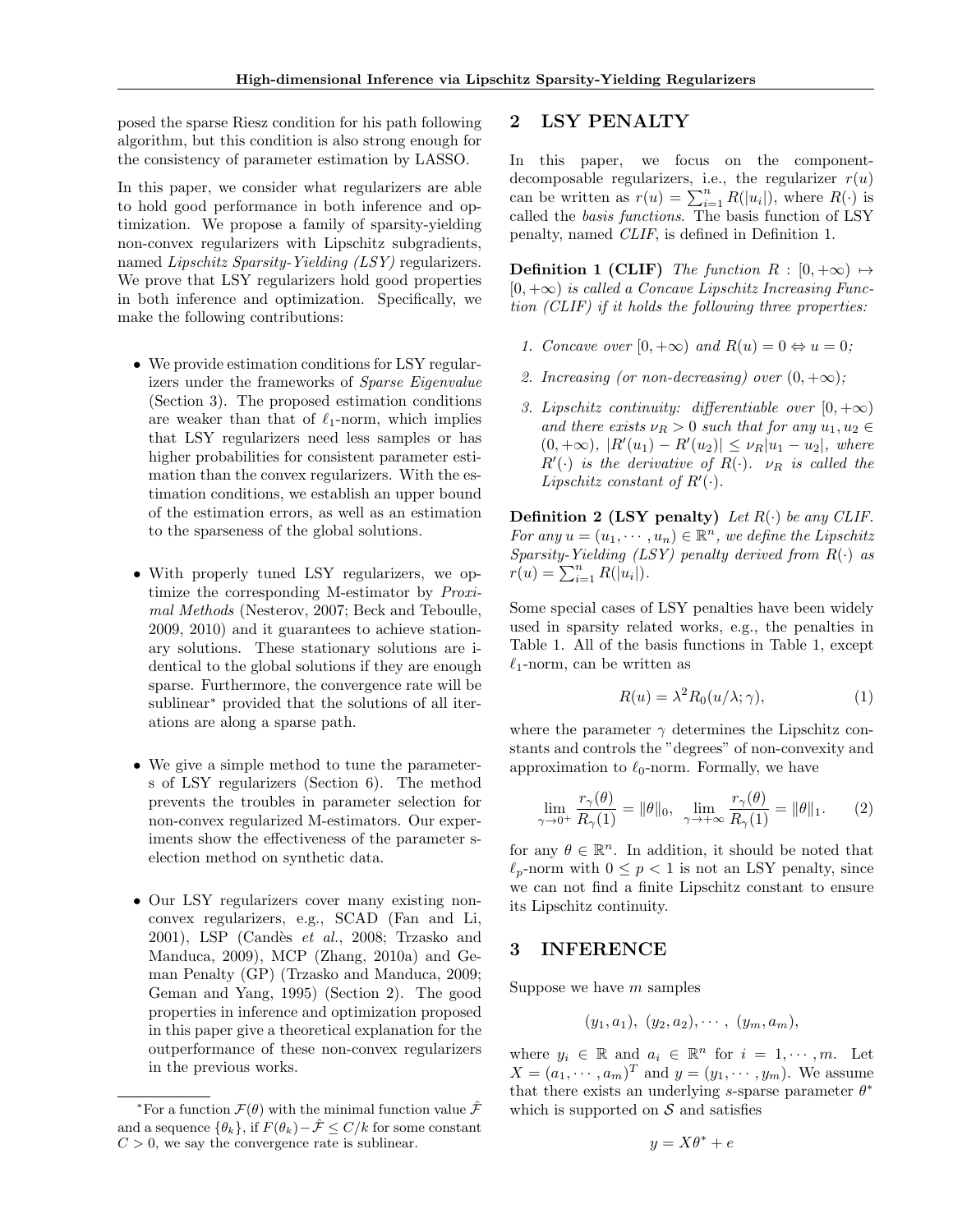| Penalty        | CLIF                                                                                                             | Lipschitz constant    |
|----------------|------------------------------------------------------------------------------------------------------------------|-----------------------|
| $\ell_1$ -norm | $R(u) = \lambda u$                                                                                               | $\nu_R>0$             |
| <b>SCAD</b>    | $R(u) = \lambda \int_0^u \min \left\{ 1, \left( 1 - \frac{x/\lambda - 1}{\gamma} \right)_+ \right\} dx$          | $\nu_B = 1/(2\gamma)$ |
| MCP            | $R(u) = \lambda \int_0^{\tilde{u}} \left(1 - \frac{x}{\lambda \gamma}\right)_+ dx$                               | $\nu_R = 1/(2\gamma)$ |
| LSP            |                                                                                                                  | $\nu_R = 1/\gamma^2$  |
| GP             | $R(u) = \lambda^2 \log \left(1 + \frac{u}{\lambda \gamma}\right)$<br>$R(u) = \lambda^2 u / (\lambda \gamma + u)$ | $\nu_R = 2/\gamma^2$  |

Table 1: Examples of LSY penalties.

with a small noise  $e \in \mathbb{R}^n$ . In this paper, we assume that the noise satisfies

$$
||X^T e/m||_{\infty} \le \epsilon
$$

for some  $\epsilon \geq 0$ .

We focus on using the following regularized regression to recover  $\theta^*$  from y.

$$
\hat{\theta} = \arg\min_{\theta \in \mathbb{R}^p} \mathcal{L}(\theta) + r(\theta) \tag{3}
$$

where

$$
\mathcal{L}(\theta) = \frac{1}{2m} ||y - X\theta||_2^2 \tag{4}
$$

is the *prediction error* and  $r(\theta)$  is an LSY regularizer.

For the  $\ell_2$  loss in Eqn. (4), Sparse Eigenvalues (SE) is a widely used framework for estimation conditions.

Definition 3 (Sparse Eigenvalue) For an integer  $t \geq 1$ , we say that  $\kappa_-(t)$  and  $\kappa_+(t)$  are the minimum and maximum sparse eigenvalue(SE) of a matrix  $X$  if

$$
\kappa_{-}(t) \leq \|X\theta\|_2^2 / (m\|\theta\|_2^2) \leq \kappa_{+}(t)
$$

holds for all  $\theta$  with  $\|\theta\|_0 \leq t$ .

To discriminate zero and non-zero components, we assume all the magnitudes of the non-zero components of  $\theta^*$  and  $\hat{\theta}$  are not less than  $\rho$ , i.e.,

$$
\rho = \min\{\hat{\rho}, \rho^*\} \ge 0,
$$

where  $\hat{\rho} = \min\{|\hat{\theta}_i| : i \in \text{supp}(\hat{\theta})\}\$ and  $\rho^* = \min\{|\theta_i^*| : i \in \text{supp}(\hat{\theta})\}$  $i \in \text{supp}(\theta^*)\}$ . We call  $\hat{\rho}$  and  $\rho^*$  the *zero gaps* of  $\hat{\theta}$  and  $\theta^*$  respectively.

We observe that the solutions of Problem (3) are bounded. Thus, there exists  $\rho_{\infty} > 0$  such that

$$
\max\{\|\hat{\theta}\|_{\infty}, \|\theta^*\|_{\infty}\} \leq \rho_{\infty}.
$$

Based on SE, we establish the following parameter estimation theorem.

Theorem 1 Suppose

$$
\frac{R^{-1}(u/s)}{R^{-1}(u/(t-1))}
$$

is a non-decreasing function of u with  $t-1 \geq s$ . If the SE satisfies

$$
\kappa_+(2t)/\kappa_-(2t) < 4(\sqrt{2}-1)G_R(\rho) + 1,\tag{5}
$$

for some integer  $t \geq s+1$  and

$$
(2t-1)\frac{2\rho_{\infty}}{R(2\rho_{\infty})}\epsilon \le 1,
$$

we have

$$
\|\hat{\theta} - \theta^*\|_2 \le C_1(R'(0) + \epsilon),\tag{6}
$$

where  $C_1$  are positive constants independent of  $\theta^*$  and  $\epsilon$  and  $G_R(\rho)$  is

$$
G_R(\rho) = \begin{cases} \sqrt{\frac{s}{t}} \frac{R^{-1}(R(\rho)/s)}{R^{-1}(R(\rho)/(t-1))}, & \rho > 0\\ (t-1)/\sqrt{st}, & \rho = 0. \end{cases}
$$
(7)

It can be verified that the LSY penalties in Table 1 satisfy the non-decreasing property of  $\frac{R^{-1}(u/s)}{R^{-1}(u/(t-1))}$ .

If the zero gap  $\rho = 0$ , i.e., we can not distinguish the non-zero and zero component of the parameters, the estimation condition in Eqn. 5 becomes the same as the  $\ell_1$ -norm case (Foucart and Lai, 2009). This is because when the non-zero components of parameters are scaled to be arbitrarily close to zero, the values of the regularizers at the scaled parameters can be approximated arbitrarily by a scaled  $\ell_1$ -norm, which means the non-convexity vanishes. Without zero gap, the non-convex regularizers with finite gradients at zero will behave like an  $\ell_1$ -norm for the parameters with small magnitudes and can not have different performance from  $\ell_1$ -norm on sparse estimation in the meaning of the worst cases.

However, with positive zero gap  $\rho > 0$ , much weaker estimation conditions are available. For example, the SE based estimation condition for LSP becomes

$$
\frac{\kappa_+(2t)}{\kappa_-(2t)} < 1 + 4(\sqrt{2}-1)\sqrt{\frac{s}{t}} \frac{(1+\rho/\gamma)^{1/s}-1}{(1+\rho/\gamma)^{1/(t-1)}-1}.
$$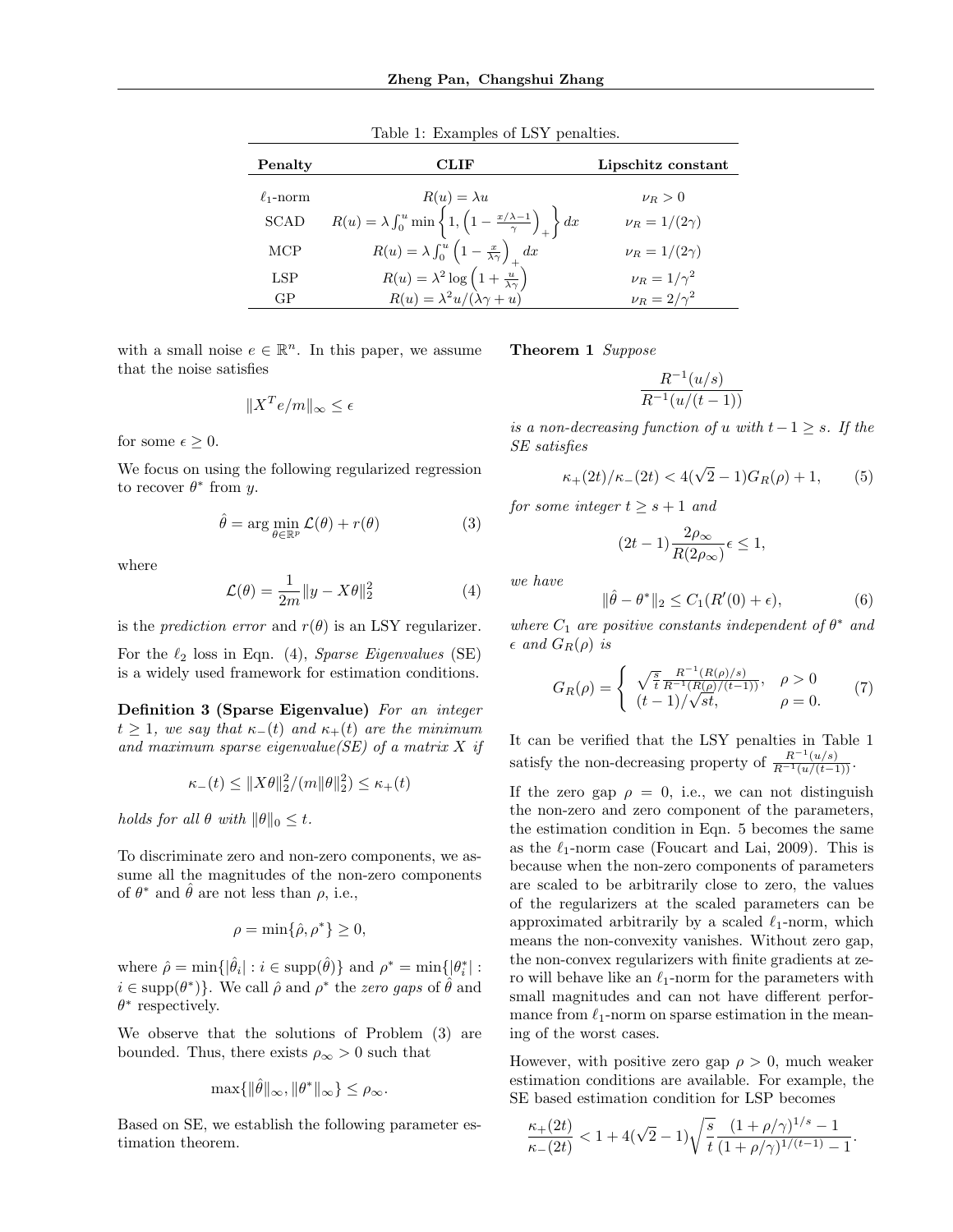With  $t > s + 1$ , the upper bound for  $\kappa_{+}(2t)/\kappa_{-}(2t)$ tends to infinity when  $\gamma/\rho \to 0$ . It means that if

$$
\kappa_{-}(2t) := \inf_{\theta} \left\{ \frac{\|X\theta\|_2^2}{n\|\theta\|_2^2} : \|\theta\|_0 \le 2t \right\} > 0, \qquad (8)
$$

there exists  $\gamma > 0$  so that the SE condition in Eqn. (5) is satisfied for LSP. For  $\ell_1$ -norm, the estimation conditions need  $\kappa_{+}(2t)/\kappa_{-}(2t)$  to be upper bounded by a fixed constant, e.g.,  $\kappa_{+}(2t)/\kappa_{-}(2t)$  < bounded by a fixed constant, e.g.,  $\kappa_{+}(2t)/\kappa_{-}(2t) < 1 + 4(\sqrt{2}-1)(t/s)^{1/2}$  (Foucart and Lai, 2009) and  $\kappa_{+}(2t)/\kappa_{-}(2t) < 4t/s - 1$  (Zhang, 2010a; Zhang and Huang, 2008). Hence, the proposed estimation condition of LSP is much weaker than that of  $\ell_1$ -norm. Note that  $\gamma \to 0$  means that LSP tends to  $\ell_0$ -norm and  $\kappa_-(2t) > 0$  is the estimation condition for  $\ell_0$ -norm (Foucart and Lai, 2009), which implies that our estimation conditions can be weakened "continuously" to that of  $\ell_0$ -norm when LSP are more and more close to  $\ell_0$ -norm.

In addition to the error bound, we usually hope that the M-estimators yield enough sparse solutions. Thus, estimating the sparseness of the global solutions is also an important problem. We extend the result from Zhang and Zhang (2012) and show that the global solutions of Problem (3) are sparse under appropriate conditions.

Theorem 2 Suppose the conditions of Theorem 1 hold. Consider  $l_0 > 0$  and integer  $m_0 > 0$  such that

$$
\sqrt{\frac{2t\kappa_+(m_0)R(c_2(R'(0)+\epsilon))}{m_0}} + \frac{1}{m} \|X^T e\|_{\infty} < R'(l_0),
$$

where  $c_2$  is a positive constant  $\dagger$ . Then,

$$
|supp(\hat{\theta})\backslash \mathcal{S}| \le m_0 + \frac{tR(c_2(R'(0) + \epsilon))}{R(l_0)}
$$

Corollary 1 Suppose the basis function has the formulation in Eqn. (1) and the conditions of Theorem 2 hold with  $t = 2s$ ,  $m_0 = \beta_0 s$ ,  $l_0 = \beta_1 \lambda$  and  $\lambda = \epsilon/\zeta$  for some  $\beta_0$ ,  $\beta_1$  and  $\zeta > 0$ . Let  $C_3 = c_2(R'_0(0) + \zeta)$  where  $c_2$  is the same as Theorem 2. If

$$
\frac{4\kappa_+(\beta_0 s)}{\beta_0} < \frac{(R'_0(\beta_1) - \zeta)^2}{R_0(C_3)},\tag{9}
$$

,

then

$$
|supp(\hat{\theta})\backslash \mathcal{S}| \le (\beta_0 + 2R_0(C_3)/R_0(\beta_1))s. \tag{10}
$$

Theorem 2 implies that the global solution  $\hat{\theta}$  is sparse under appropriate conditions. Corollary 1 further shows that the sparseness of  $\theta$  can be  $O(s)$ :

$$
\hat{s} := |\text{supp}(\hat{\theta})| \le \left(1 + \beta_0 + \frac{2R_0(C_3)}{R_0(\beta_1)}\right)s. \tag{11}
$$

 $\phi^{\dagger}c_2$  is defined in Eqn. (25) of the supplementary material

It is important that the global solutions are sparse, since it is one of the motivations of sparse learning. The sparseness of global solutions is also important for finding the global solutions, which will be stated in the next section.

### 4 OPTIMIZATION METHOD

We provide optimization methods for Problem (3). In this section, the loss function  $\mathcal{L}(\theta)$  is not restricted to the  $\ell_2$  loss in Eqn. (4). We assume the loss function  $\mathcal{L}(\theta)$  is convex and differentiable and its gradient is Lipschitz with Lipschitz constant  $\nu_{\mathcal{L}}$ , i.e., for all  $\theta, \theta' \in$  $\mathbb{R}^n$ 

$$
\|\nabla \mathcal{L}(\theta) - \nabla \mathcal{L}(\theta')\|_2^2 \leq \nu_{\mathcal{L}} \|\theta - \theta'\|_2^2.
$$

### 4.1 Proximal Methods

We use proximal methods to solve Problem (3). For convex regularizers, proximal methods have been proved to be efficient first order methods both theoretically and empirically (Beck and Teboulle, 2009; Agarwal *et al.*, 2011). To apply it to non-convex regularizers, we need to tackle the following problem, named shrinkage function

$$
\tau_{\alpha}(\omega) = \arg\min_{\theta} \left\{ \alpha r(\theta) + \frac{1}{2} ||\theta - \omega||_2^2 \right\} \tag{12}
$$

for  $\omega \in \mathbb{R}^n$ . Since the LSY penalty  $r(\theta)$  is componentdecomposable, we can calculate each component of  $\tau_{\alpha}(\omega)$  separately. We can even obtain the closed solutions of  $\tau_{\alpha}(\omega)$  for the five LSY penalties in Table 1. For  $\ell_1$ -norm, the shrinkage function is the well known soft-thresholding (Donoho, 1995)

$$
\tau_{\alpha}(\omega) = \text{sign}(\omega) \cdot \max\{\omega - \alpha, 0\},\
$$

where all the computation is component-wise. For L-SP, the shrinkage function can be written as

$$
\tau_{\alpha}(\omega) = \begin{cases}\n\frac{1}{2}\text{sign}(\omega) \cdot (|\omega| - \gamma) \\
+ \sqrt{(|\omega| + \gamma)^2 - 4\alpha}\n\end{cases}, \quad |\omega| \ge \lambda \alpha/\gamma,
$$
\n
$$
|\omega| < \lambda \alpha/\gamma.
$$

In general,  $\tau_{\alpha}(\omega)$  shrinkages  $\omega$  to 0 if  $|\omega| \leq \alpha R'(0)$ , which we call *shrinkage effect*. Moreover, Problem  $(12)$ is convex for suitable LSY penalties.

**Theorem 3** For any  $\omega \in \mathbb{R}^n$ , Problem (12) is convex under the condition that  $2\alpha \nu_R \leq 1$ .

The convexity of Problem (12) is useful when LSY penalty is too complicated to give a closed or simple solution for  $\tau_{\alpha}(\omega)$ . In this case, we can still obtain  $\tau_{\alpha}(\omega)$  fast by one-dimensional convex optimization.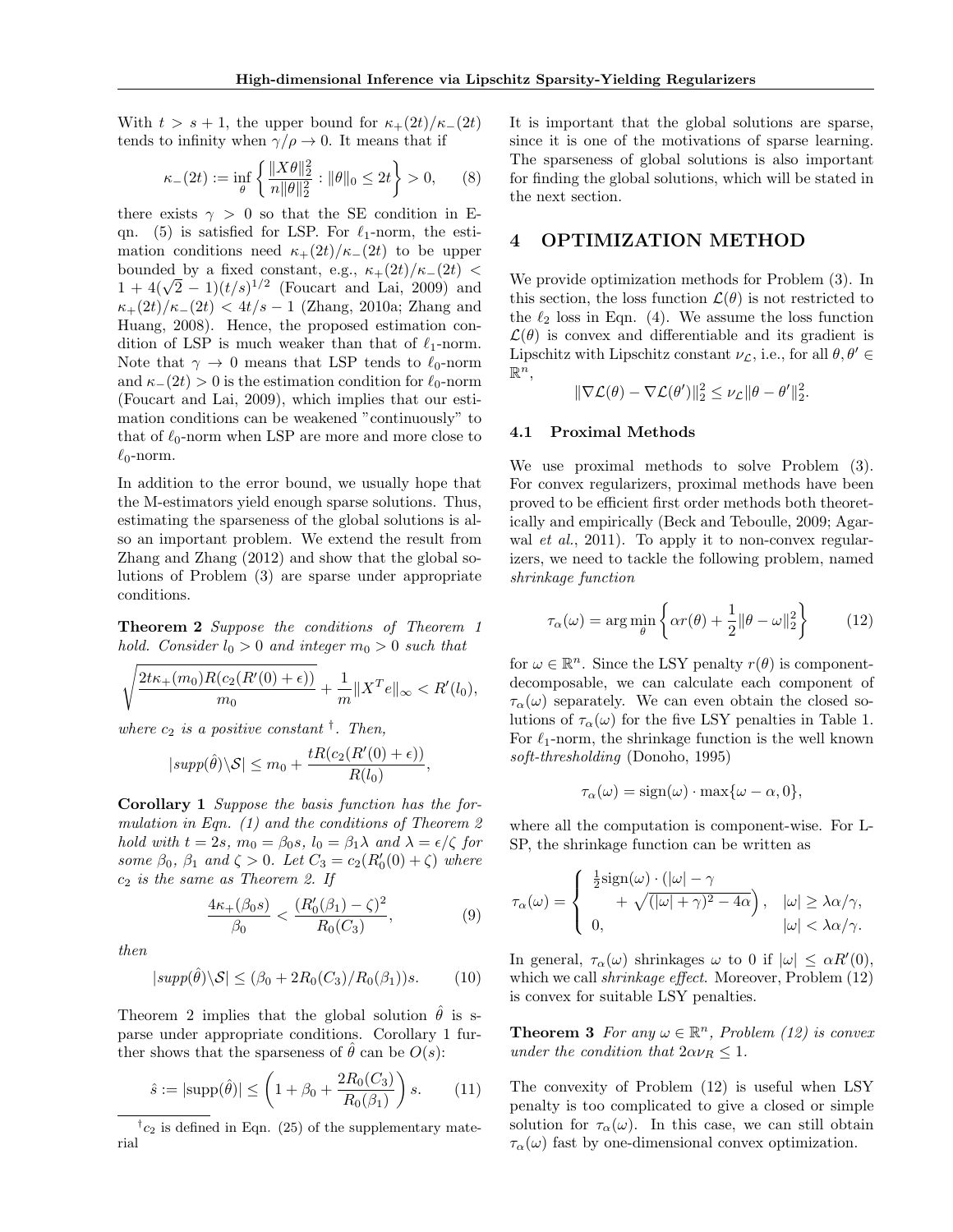#### 4.2 Global Optimality

We concern the convergence property of the standard proximal methods ISTA (Beck and Teboulle, 2009). ISTA is illustrated in Algorithm 1, where

$$
p_{\bar{\nu}}(\theta_{k-1}) = \tau_{1/\bar{\nu}}(\theta_{k-1} - \nabla \mathcal{L}(\theta_{k-1})/\bar{\nu}),
$$

and

$$
\mathcal{D}_{\mathcal{L}}(\theta; \theta') = \mathcal{L}(\theta) - \mathcal{L}(\theta') - \langle \nabla \mathcal{L}(\theta'), \theta - \theta' \rangle.
$$

### Algorithm 1 Iterative Shrinkage-Thresholding Algorithm (ISTA)

**Input:**  $\nu_0$  (> 0, >  $2\nu_R$  if needed) and  $\eta > 1$ . and  $\lambda$  are selected according to (14). **Initialization:**  $\theta_0 = \arg \min \mathcal{L}(\theta) + R'(0) \|\theta\|_1$ . Step  $k$   $(k \geq 1)$ :

Find the smallest integer  $i_k \geq 0$  such that

$$
\mathcal{D}(p_{\bar{\nu}}(\theta_{k-1}), \theta_{k-1}) \leq \frac{\bar{\nu}}{2} || p_{\bar{\nu}}(\theta_{k-1}) - \theta_{k-1} ||_2^2 \quad (13)
$$

with  $\bar{\nu} = \eta^{i_k} \nu_{k-1}$ . Set  $\nu_k = \eta^{i_k} \nu_{k-1}$  and compute

$$
\theta_k = \tau_{1/\nu_k} \left( \theta_{k-1} - \frac{1}{\nu_k} \nabla \mathcal{L}(\theta_{k-1}) \right).
$$

The parameter  $\nu_0$  can be tuned to ensure the convexity of Problem (12) if needed, i.e.,  $\nu_0 \geq 2\nu_R$ . The parameters of LSY penalty  $\gamma$  and regularization factor  $\lambda$  can be selected simply by the parameter selection method in Section 5. Sparse initialization usually accelerates the algorithm, hence we use the solution of

$$
\min_{\theta} \mathcal{L}(\theta) + R'(0) \|\theta\|_1
$$

as  $\theta_0$ , which can be solved efficiently by standard solvers for convex regularized problems, e.g., FISTA (Beck and Teboulle, 2009). The computation complexity of  $\nu_k$  and the shrinkage functions are similar to  $\ell_1$ -regularized ISTA.

Before analyzing the convergence performance of LSY regularized ISTA, we first define the concept of approximate stationary solutions.

**Definition 4** Give  $\varphi > 0$ , we say that  $\hat{\theta}$  is a  $\varphi$ approximate stationary ( $\varphi$ -AS) solution of  $\mathcal{F}(\theta)$  if the directional derivative of  $\mathcal F$  at  $\widetilde{\theta}$  in any direction  $d \in \mathbb{R}^n$ is no less than  $-\varphi$ , i.e.,

$$
\mathcal{F}'(\theta; d) \geq -\varphi.
$$

**Lemma 1**  $\{\mathcal{F}(\theta_k)\}\$ is a decreasing sequence and converges; For any  $\varphi > 0$ ,  $\{\theta_k\}$  gives a  $\varphi$ -AS solution of Problem (3) within finite steps.

Considering the prior of sparsity, if the loss function is restricted to operate on sparse vectors, it behaves like a strongly convex function, e.g., the works on compressed sensing with RIP conditions (Candès and Tao, 2005; Candes and Plan, 2011) and the general loss with RSC conditions (Negahban et al., 2009). With a positive minimum SE, the  $\ell_2$  loss in Eqn. (4) also behaves like a strongly convex function. Hence, we propose SSC conditions which extend SE to general loss functions.

**Definition 5 (SSC)** We say  $\mathcal{L}(\theta)$  holds the property of  $(s, s')$ -Sparse Strong Convexity (SSC) if there exists a constant  $\kappa_-(s, s') > 0$  such that

$$
\mathcal{L}(a\theta + (1 - a)\theta')
$$
  
\n
$$
\leq a\mathcal{L}(\theta) + (1 - a)\mathcal{L}(\theta') - a(1 - a)\kappa_{-}(s, s')\|\theta - \theta'\|_{2}^{2}
$$

holds for any  $a \in (0,1)$ , any s-sparse vector  $\theta$  and any  $s'$ -sparse vector  $\theta'$ .

For the case of  $\mathcal{L}(\theta) = \frac{1}{2m} ||y - X\theta||_2^2$ , SSC becomes the same as the minimum SE, i.e.,

$$
2\kappa_{-}(s,s') = \kappa_{-}(s+s').
$$

The more sparse  $\theta$  and  $\theta'$  are, the more probably SSC holds.

**Theorem 4** Suppose  $\tilde{\theta}$  is  $\varphi$ -AS and q-sparse.

1.  $\mathcal{F}(\tilde{\theta}) \leq \mathcal{F}(\theta^*) + \varphi \text{ if } \nu_R \leq \kappa_-(q,s);$ 2.  $\mathcal{F}(\tilde{\theta}) \leq \mathcal{F}(\hat{\theta}) + \varphi$  if  $\nu_R \leq \kappa_-(q,\hat{s})$ , where  $\hat{s} =$  $supp(\theta)$ .

With Lemma 1, the  $\varphi$ -AS solutions required in Theorem 4 can be obtained by ISTA. Theorem 4.1 implies that the stationary solutions ( $\varphi = 0$ ) achieve better function values of  $\mathcal{F}(\theta)$  than  $\theta^*$ , which is enough to let Theorem 1 be applicable for these stationary solutions, i.e., under the conditions of Theorem 1, the parameter estimation by these stationary solutions also hold the error bound in Eqn. (6).

Theorem 2 and Corollary 1 show the global solutions are sparse under appropriate conditions. With the guarantees of sparse global solutions, the sparse stationary solutions are also global solutions by Theorem 4.2.

Theorem 4 analyzes the the performance of a single sparse solution on approximating the global optimum  $\mathcal{F}(\hat{\theta})$ . We also concern the performance of a sparse solution sequence  $\{\theta_k\}_{k=0}^{\infty}$  given by ISTA.

**Theorem 5** Suppose  $\{\theta_k\}_{k=0}^{\infty}$  is generated by ISTA. Let  $q_{k_0,k} = \max{\{\|\theta_i\|_0, k_0 \leq i \leq k\}}$  for any positive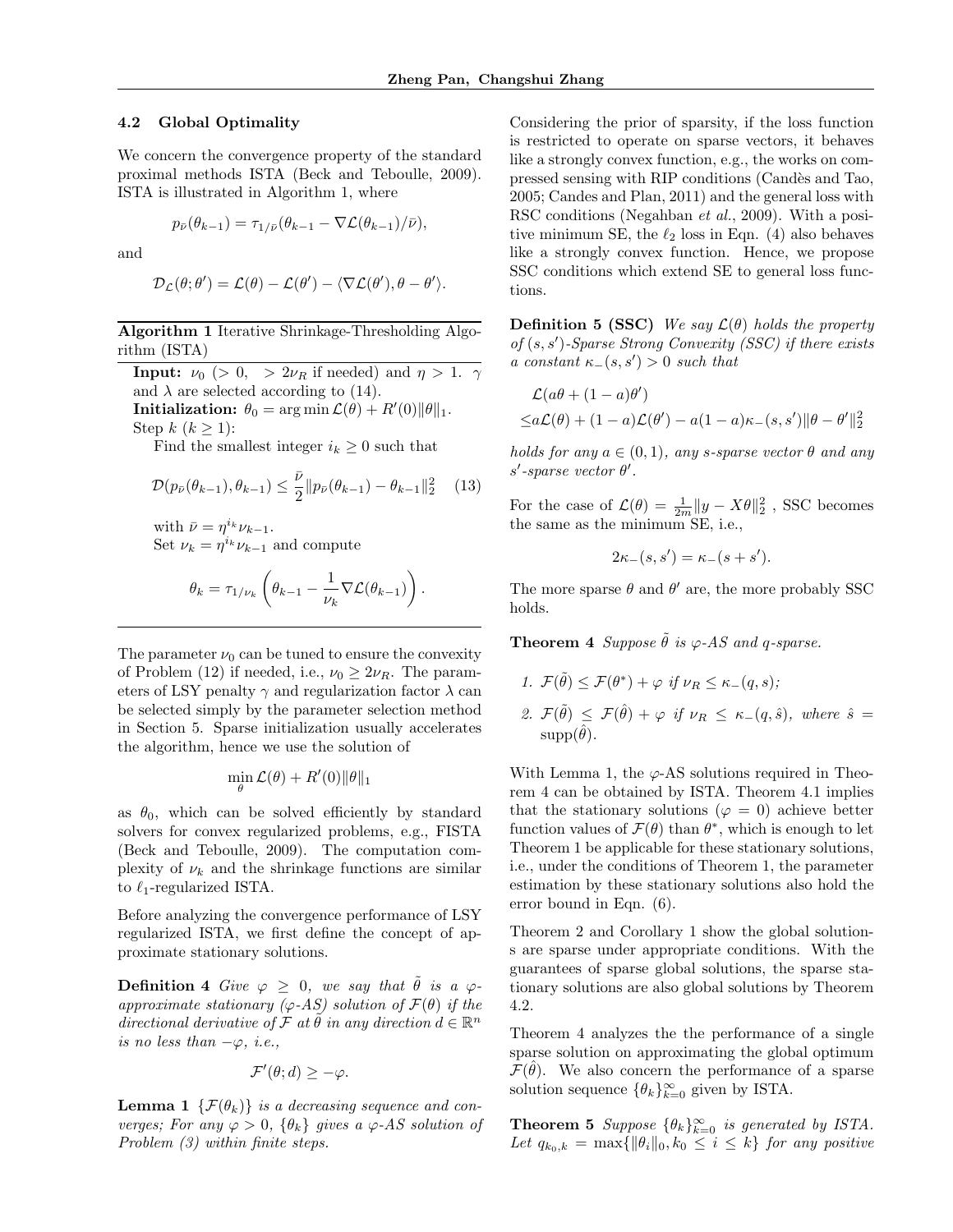integers  $k_0$  and k with  $k > k_0$ . Let  $\hat{s} = \text{supp}(\hat{\theta})$ . If  $\kappa_{-}(q_{k_0,k}, \hat{s}) > 0$  and  $\nu_R \leq \kappa_{-}(q_{k_0,k}, \hat{s})$ , we have

$$
\|\theta_{k+1} - \hat{\theta}\|_2 \le \|\theta_k - \hat{\theta}\|_2
$$

and

$$
\mathcal{F}(\theta_k) - \mathcal{F}(\hat{\theta}) \le \frac{(\eta \nu_{\mathcal{L}} - 2\nu_R) ||\hat{\theta} - \theta_{k_0}||_2^2}{2(k - k_0)}
$$

for any  $k > k_0$ .

Theorem 5 requires the solution sequence  $\{\theta_j\}_{j=k_0}^k$  is along a sparse path, i.e., every solution in the sequence is sparse. Along a sparse path, the solution sequence holds a sublinear convergence rate to the global optimums.

In practice, the shrinkage effect of ISTA usually drives  $\theta_k$  to become sparse rapidly and keep sparse stably, especially for non-convex regularizers which are close to  $\ell_0$ -norm. The experiments in Section 5 also demonstrate that empirically. With this experience as an assumption, Theorem 5 shows that the convergence rate of ISTA with non-convex regularizers are the same as the rate with convex regularizers (Beck and Teboulle, 2009), which explains the efficiency of non-convex regularized ISTA in many practical experience.

### 5 EXPERIMENT

In this section, we provide some brief experiments to confirm the proposed theory. More complicated experiments and applications of LSY regularizers have been demonstrated in some previous work, e.g., Candès et al.  $(2008)$ ; Fan and Li  $(2001)$ ; Trzasko and Manduca (2009); Zhang (2010a). The model is introduced in Section 3, where  $\theta^*$  is s-sparse and the designed matrix X has i.i.d. elements drawn from  $N(0, 1)$ . The dimensions of the model are set as  $n = 10,000$ ,  $s = \log^3 n$  and  $m = \beta s \log n$  where  $\beta > 0$  is varied to control the sampling size. The observation noise  $e$  is drawn from  $N(0, \sigma^2 I)$  and it follows that

$$
\frac{1}{m} \|X^T e\|_{\infty} \le \epsilon = 2\sigma \sqrt{\frac{\log n}{m}}
$$

with high probability. The original sparse vectors are generated with random  $\pm 1$  for non-zero components.

### 5.1 Parameter Selection Method

The conditions of Theorem 1, 4 and 5 put a constraint on the choice of the parameters  $\lambda$  and  $\gamma$ :

$$
\frac{\kappa_{-}}{2\nu_{R}} \ge 1 \ge (2t - 1) \frac{2\rho_{\infty}}{R(2\rho_{\infty})} \epsilon,
$$
\n(14)

where  $\kappa_- = \kappa_-(q+s), \; \kappa_-(q+\hat{s})$  or  $\kappa_-(q_{k_0,k}+\hat{s}).$ Hence, we use it to select the parameters of LSY regularizers.

In the following experiments, we consider three LSY penalties: MCP, GP and LSP. Their Lipschitz constants are listed in Table 1. We set  $\rho_{\infty} = 1, t = s + 1$ and  $\kappa = 0.5$  in our experiment<sup>‡</sup>. Hence, we use

$$
\frac{1}{4\nu_R} = 1 = \frac{4(2s+1)\sigma}{\lambda^2 R_0(2/\lambda; \gamma)} \sqrt{\frac{\log n}{m}}
$$

to select  $\lambda$  and  $\gamma$ . If the noise is close to zero,  $\lambda$ can be small enough to give a good approximation to  $\ell_0$ -norm<sup>§</sup>. Hence, our parameter selection method is particularly suitable for the cases with low noise level particularly suitable for the cases with low holder level<br>  $(\sigma_m = \sigma/\sqrt{m} = 10^{-6}$  in our experiment) and small sampling size (small  $\beta$ ).

#### 5.2 Optimization

The sublinear convergence in Theorem 5 assumes that the sequence  $\{\theta_k\}$  becomes sparse rapidly and  $\|\theta_k\|_0$ keeps small stably. Figure 1 illustrates the decrease of of non-zero numbers and function values. In Figure 1, the non-zero numbers may increase at first iteration, but after  $4 \sim 5$  iterations, the sparsity becomes the same as that of the original vector  $(\log^3 n)$  and the function values converge to be almost the same. The even columns show the corresponding results of IRL1 methods, which usually need 2 iterations for the convergence of sparsity and function value. It should be noted that an iteration of ISTA only means a shrinkage function while an iteration of IRL1 means a solver for  $\ell_1$ -regularized problems, e.g., FISTA. Hence, ISTA is more efficient for LSY regularizers than IRL1.

#### 5.3 High-dimensional Inference

We compare the performance of sparsity inference between the three LSY regularizers and popular sparse regularizers  $(\ell_1, \ell_0, \ell_p \text{ with } p = 0.1, 0.2, 0.5)$ . We minimize  $\ell_1$ ,  $\ell_0$  and  $\ell_p$ -regularized problems with FISTA  $(\lambda = 0.03)$  (Beck and Teboulle, 2009), OMP (Tropp and Gilbert, 2007) and IRL1 ( $\lambda = \mu \phi^{1-p} / p \| X^T y \|_{\infty}$ where  $\mu = 0.1, \phi = 0.01$  | methods respectively.

First, we concern the problems of support recovery, i.e., whether the recovered vector  $\hat{\theta}$  has the same support as  $\theta^*$ . Denote  $\mathcal T$  and  $\mathcal S$  as the supports of  $\hat \theta$  and

<sup>&</sup>lt;sup>‡</sup>For Gaussian matrix,  $\kappa_+ = 0.5$  holds with high probability when  $\theta$  and  $\theta'$  in Definition 5 are sparse.

<sup>&</sup>lt;sup>§</sup>MCP, GP and LSY tend to  $\ell_0$ -norm also when  $\lambda \to 0$ .

 $\P$ IRL1 uses  $(|\theta| + \phi)^p$  to approximate  $\ell_p$ -norm with small  $\phi$ . As far as we know, there is still no widely accepted rule to choose  $\lambda$  for  $\ell_p$ -regularized problems. We varied  $\mu$  and find  $\mu = 0.1$  has a good balance between avoiding zero solution and yielding enough sparse solutions.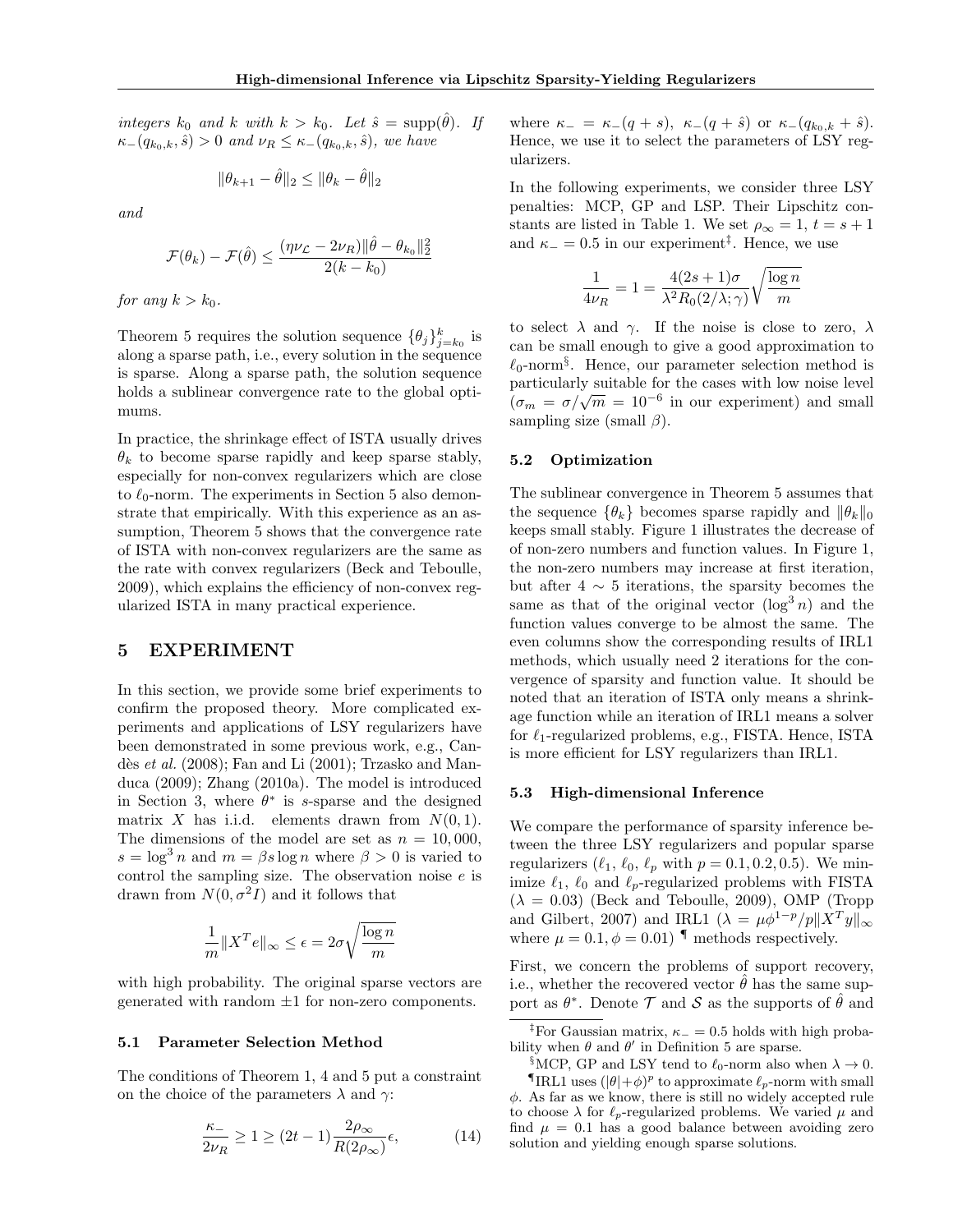

Figure 1: Boxplots of the sparsity (top) and objective function (bottom) for MC (a)(b), Geman (c)(d) and LSP (e)(f). The columns of (a)(c)(e) and (b)(d)(f) are for ISTA and IRL1 respectively. We set  $\beta = 0.5$  and run 100 trials for each regularizer.

θ ∗ . We use Support Recovery Ratio (SRR)

$$
r = |\mathcal{S} \cap \mathcal{T}| / |\mathcal{S} \cup \mathcal{T}|
$$

to indicate the performance of support recovery. The supports of  $\hat{\theta}$  and  $\theta^*$  are the same iif SRR  $r = 1$ .

We run 100 trials for each regularizer and each sampling size. Figure  $2(a)$  illustrates the frequencies of successful support recovery (SRR  $r = 1$ ). MCP, GP and LSP have almost the same SRR as  $\ell_{0.5}$ ,  $\ell_{0.2}$  and  $\ell_{0.1}$  respectively for small sampling sizes ( $\beta \leq 0.4$ ). Note that all the three LSY regularizers can stabilize SRRs at 1 when  $\beta \geq 0.41$ . However, the SRRs of  $\ell_{0.5}$ -regularizer, minimized by IRL1, can not give exact support recovery stably, since the solutions given by IRL1 methods usually have small noise for some components that should have been zero.

In Figure 2(b), we compare the average Relative Recovery Error (RRE)

$$
RRE = \|\hat{\theta} - \theta^*\|_2 / \|\theta^*\|_2
$$

for different regularizers and different sampling sizes. The three LSY regularizers can reduce RRE to a low level  $(< 5\%)$  with similar sampling sizes to the three  $\ell_p$ -norms. However, the LSY regularizers can give smaller RREs than  $\ell_p$ -norms.

The smaller RREs, as well as more stable SRRs, show that LSY regularizers are more robust to noise than  $\ell_p$ -norms.

## 6 CONCLUSION

We have presented the theoretical analysis for LSY regularizers in high-dimensional inference with the prior knowledge of sparsity. The proposed SE based estimation conditions are weaker than that of convex regularizers. Proximal methods provide stationary solutions of LSY regularized regression, which are identical to the global optimums with sparseness assumptions. With the parameter selection method in Section 6, we can avoid the exhausted search for good parameters. The experiments on synthetic examples demonstrate a numerical confirmation for the outperformance of LSY regularizers in optimization and inference.

This paper provides a general theory to non-convex high-dimensional inference with sparsity priors and can serve as a guideline for selecting regularizers and developing algorithms for non-convex regularized regression.

### Acknowledgements

Supported by 973 Program (2013CB329503) and NS-FC (Grant No. 9112030161075004, 61021063).

### References

- Agarwal, A., Negahban, S., and Wainwright, M. (2011). Fast global convergence of gradient methods for high-dimensional statistical recovery. Arxiv preprint arXiv:1104.4824 .
- Bach, F. (2010). Structured sparsity-inducing norms through submodular functions. NIPS 2010.
- Beck, A. and Teboulle, M. (2009). A fast iterative shrinkage-thresholding algorithm for linear inverse problems. *SIAM Journal on Imaging Sciences*,  $2(1)$ , 183–202.
- Beck, A. and Teboulle, M. (2010). Gradient-based algorithms with applications to signal-recovery problems. Convex Optimization in Signal Processing and Communications, pages 42–88.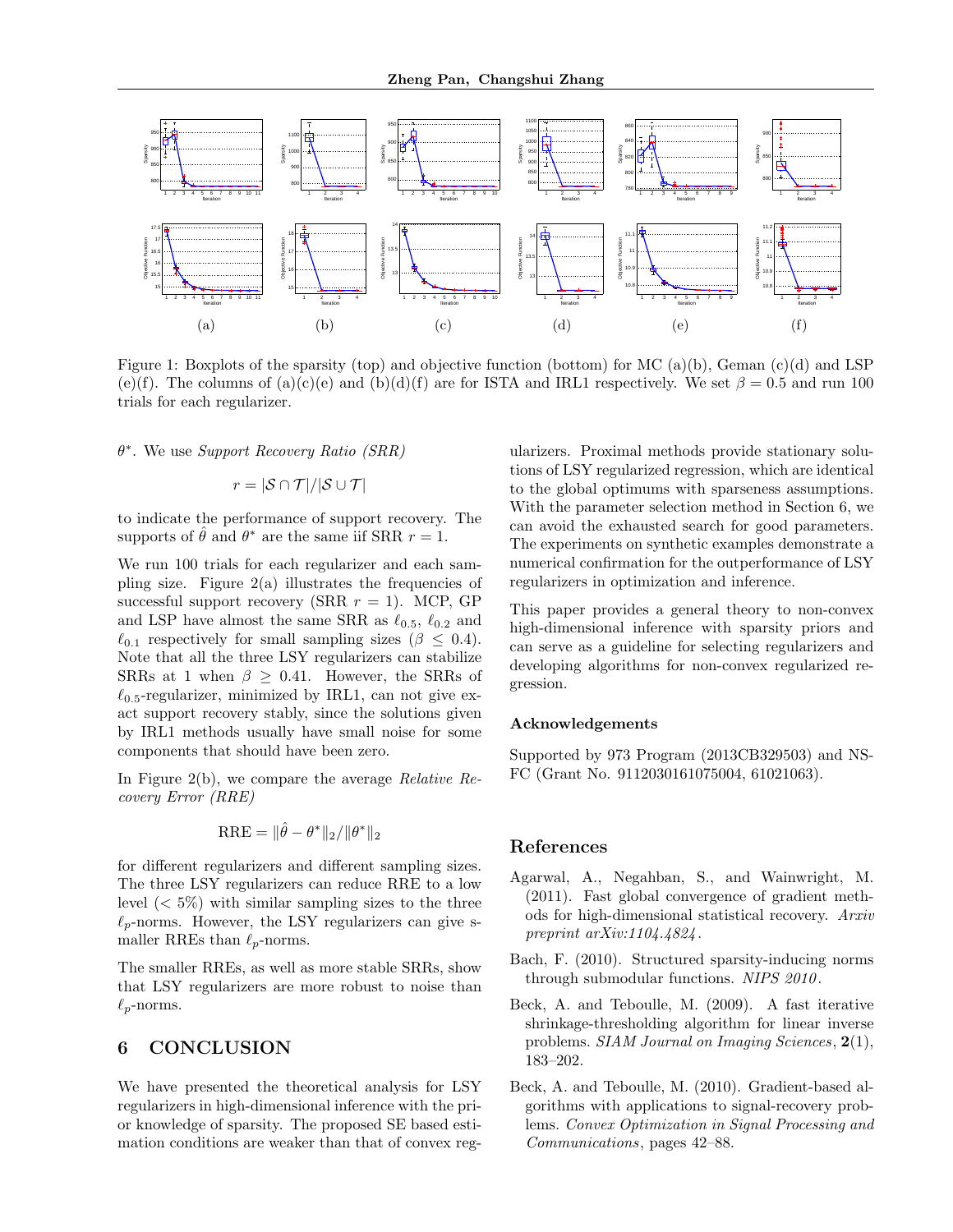

Figure 2: The comparison of SRR (left) and RRE (right) between  $\ell_1(FISTA)$ ,  $\ell_0(OMP)$ ,  $\ell_p$  (IRL1,  $p =$ 0.1, 0.2, 0.5), LSP, MC and Geman.

- Candes, E. and Plan, Y. (2011). A probabilistic and ripless theory of compressed sensing. Information Theory, IEEE Transactions on,  $57(11)$ ,  $7235 - 7254$ .
- Candès, E. and Tao, T. (2005). Decoding by linear programming. IEEE Transactions on Information Theory, 51(12), 4203–4215.
- Candès, E., Wakin, M., and Boyd, S. (2008). Enhancing sparsity by reweighted  $\ell_1$  minimization. Journal of Fourier Analysis and Applications, 14(5), 877– 905.
- Chen, X., Ge, D., Wang, Z., and Ye, Y. (2011). Complexity of unconstrained l2-lp minimization. Arxiv preprint arXiv:1105.0638 .
- Davies, M. and Gribonval, R. (2009). Restricted isometry constants where  $\ell^p$  sparse recovery can fail for  $0 < p \leq 1$ . Information Theory, IEEE Transactions on,  $55(5)$ ,  $2203 - 2214$ .
- Donoho, D. (1995). De-noising by soft-thresholding. Information Theory, IEEE Transactions on,  $41(3)$ , 613–627.
- Fan, J. and Li, R. (2001). Variable selection via nonconcave penalized likelihood and its oracle properties. Journal of the American Statistical Associa*tion*, **96**(456), 1348–1360.
- Foucart, S. and Lai, M. (2009). Sparsest solutions of underdetermined linear systems via lq-minimization for  $0 < q \leq 1$ . Applied and Computational Harmonic Analysis, 26(3), 395–407.
- Geman, D. and Yang, C. (1995). Nonlinear image recovery with half-quadratic regularization. *Image* Processing, IEEE Transactions on, 4(7), 932–946.
- Negahban, S., Ravikumar, P., Wainwright, M., and Yu, B. (2009). A unified framework for highdimensional analysis of m-estimators with decomposable regularizers. NIPS 2009 .
- Nesterov, Y. (2007). Gradient methods for minimizing composite objective function. CORE.
- Saab, R. and Yilmaz, O. (2010). Sparse recovery by non-convex optimization - instance optimality.  $Ap$ plied and Computational Harmonic Analysis,  $29(1)$ ,  $30 - 48.$
- Sun, Q. (2012). Recovery of sparsest signals via  $\ell_q$ minimization. Applied and Computational Harmonic Analysis,  $32(3)$ ,  $329 - 341$ .
- Tropp, J. and Gilbert, A. (2007). Signal recovery from random measurements via orthogonal matching pursuit. IEEE Transactions on Information Theory, 53(12), 4655–4666.
- Trzasko, J. and Manduca, A. (2009). Relaxed conditions for sparse signal recovery with general concave priors. IEEE Transactions on Signal Process $inq$ , 57(11), 4347–4354.
- Zhang, C. (2010a). Nearly unbiased variable selection under minimax concave penalty. The Annals of Statistics, 38(2), 894–942.
- Zhang, C. and Huang, J. (2008). The sparsity and bias of the lasso selection in high-dimensional linear regression. The Annals of Statistics,  $36(4)$ , 1567– 1594.
- Zhang, C. and Zhang, T. (2012). A general theory of concave regularization for high dimensional sparse estimation problems. Statistical Science.
- Zhang, T. (2010b). Analysis of multi-stage convex relaxation for sparse regularization. The Journal of Machine Learning Research, 11, 1081–1107.

## 7 APPENDIX

In this appendix, we use  $\theta[i]$  to denote the i-th component of a vector  $\theta$ . Let  $\mathcal{S} = \text{supp}(\theta^*)$ ,  $\Delta = \hat{\theta} - \theta^*$  and  $\mathcal T$  be any index set with  $|\mathcal T| \leq s$ . We use  $\bar{\mathcal T}$  to denote the complement of  $\mathcal{T}$ . Let  $i_1, i_2, \cdots$  be a sequence of decreasing indices for  $\overline{S}$ , i.e.,  $i_k \in \overline{S}$  for  $k \ge 1$  and

$$
|\Delta[i_1]| \geq |\Delta[i_2]| \geq |\Delta[i_3]| \geq \cdots,
$$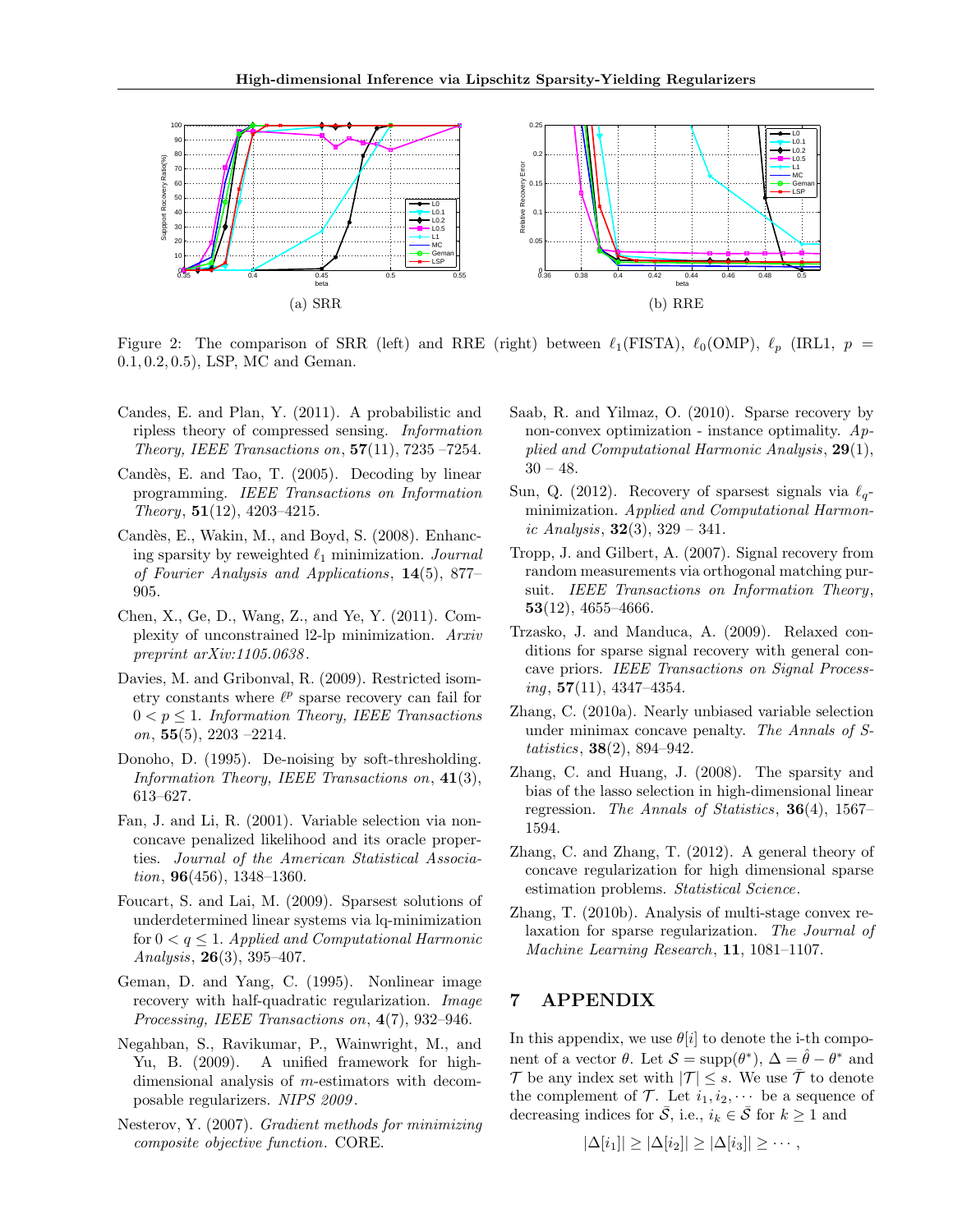·

Given an integer  $t \geq s$ , we partition  $\overline{S}$  as  $\overline{S} = \bigcup_{i \geq 1} S_i$ such that  $S_1 = \{i_1, \dots, i_t\}, S_2 = \{i_{t+1}, \dots, i_{2t}\}, \dots$ . Define  $\Sigma = \sum_{i \geq 2} ||\Delta_{\mathcal{S}_i}||_2$ .

### 7.1 Proof of Theorem 1

First, we introduce the following three lemmas.

**Lemma 2** For any  $\alpha$  > 1 and  $\alpha-1$  $\frac{2\rho_{\infty}}{R(2\rho_{\infty})} \|\nabla \mathcal{L}(\theta^*)\|_{\infty} \leq 1$ , it holds that

$$
r(\Delta_{\bar{S}}) + \frac{1+\alpha}{4m} \|X\Delta\|_2^2 \le \alpha r(\Delta_{\mathcal{S}}). \tag{15}
$$

**Proof.** Since  $\hat{\theta} = \theta^* + \Delta$  minimizes  $\mathcal{L}(\theta) + r(\theta)$ , we have

$$
0 \ge \mathcal{L}(\theta^* + \Delta) - \mathcal{L}(\theta^*) + r(\theta^* + \Delta) - r(\theta^*) \tag{16}
$$

Since  $\mathcal{L}(\theta) = ||y - X\theta||_2^2/(2m), \mathcal{L}(\theta^* + \Delta) - \mathcal{L}(\theta^*)$  $\langle \nabla \mathcal{L}(\theta^*), \Delta \rangle + ||X\Delta||_2^2/(2m)$ . Substituting it to (16), we have

$$
0 \ge \frac{1}{2m} \|X\Delta\|_2^2 + \langle \nabla \mathcal{L}(\theta^*), \Delta \rangle + r(\theta^* + \Delta) - r(\theta^*). \tag{17}
$$

For the first term of (17)'s right hand, we have

$$
\langle \nabla \mathcal{L}(\theta^*), \Delta \rangle \ge -\|\nabla \mathcal{L}(\theta^*)\|_{\infty} \|\Delta\|_{1}
$$
  
\n
$$
\ge -\|\nabla \mathcal{L}(\theta^*)\|_{\infty} \sum_{i=1}^{n} \frac{|\Delta[i]|}{R(|\Delta[i]|)} \cdot R(|\Delta[i]|)
$$
  
\n
$$
\ge -\frac{2\rho_{\infty}}{R(2\rho_{\infty})} \|\nabla \mathcal{L}(\theta^*)\|_{\infty} r(\Delta)
$$
  
\n
$$
\ge -\frac{\alpha - 1}{\alpha + 1} r(\Delta). \tag{18}
$$

Note that

$$
r(\theta^* + \Delta) - r(\theta^*) = r(\theta^*_{\mathcal{S}} + \Delta_{\mathcal{S}}) + r(\Delta_{\bar{\mathcal{S}}}) - r(\theta^*)
$$
  
\n
$$
\ge r(\Delta_{\bar{\mathcal{S}}}) - r(\Delta_{\mathcal{S}}). \tag{19}
$$

Substituting  $(18)$  and  $(19)$  to  $(17)$ , we have

$$
0 \ge -\frac{\alpha - 1}{\alpha + 1} r(\Delta) + r(\Delta_{\bar{S}}) - r(\Delta_{S}) + \frac{1}{2m} ||X\Delta||_2^2
$$
  
= 
$$
\frac{2}{\alpha + 1} r(\Delta_{\bar{S}}) - \frac{2\alpha}{\alpha + 1} r(\Delta_{S}) + \frac{1}{2m} ||X\Delta||_2^2.
$$
 (20)

Lemma 3

$$
R(\Sigma/\sqrt{t}) \le r(\Delta_{\bar{\mathcal{T}}})/t.
$$

**Proof.** For any  $i \in \mathcal{T}_k$  and  $j \in \mathcal{T}_{k-1}$   $(k \geq 2)$ , we have  $|\Delta[i]| \leq |\Delta[j]|$ . Thus,  $R(|\Delta[i]|) \leq r(\Delta_{\mathcal{T}_{k-1}})/t$ , i.e.,

$$
|\Delta[i]|^2 \le (R^{-1}(r(\Delta_{\mathcal{T}_{k-1}})/t))^2.
$$

We can derive that

$$
\|\Delta_{\mathcal{T}_k}\|_2 \leq \sqrt{t}R^{-1}(r(\Delta_{\mathcal{T}_{k-1}})/t).
$$

Hence,

$$
R(\Sigma/\sqrt{t}) \leq \sum_{k\geq 1} R(\|\Delta_{\mathcal{T}_{k+1}}\|_2/\sqrt{t})
$$
  
\n
$$
\leq \sum_{k\geq 1} r(\Delta_{\mathcal{T}_k})/t
$$
  
\n
$$
= r(\Delta_{\mathcal{T}})/t. \square
$$

Lemma 4

$$
\max\{\|\Delta_{\mathcal{T}}\|_2, \|\Delta_{\mathcal{T}_n}\|_2\}
$$

$$
\leq \frac{1+\sqrt{2}}{2\kappa_-(2t)} \left[ \frac{\kappa_+(2t) - \kappa_-(2t)}{2} \Sigma + \sqrt{t}(R'(0) + \epsilon) \right].
$$
\n(21)

Proof. Since zero vector is a subgradient of the objective function in Problem (3) at  $\theta = \hat{\theta}$ , we have

$$
||X^T(X\hat{\theta} - y)/m||_{\infty} \le R'(0)
$$

Then it follows from the triangle inequality that

$$
||X^T X \Delta/m||_{\infty} \le ||X^T (X \hat{\theta} - y)/m||_{\infty} + ||X^T e/m||_{\infty}
$$
  
\$\le R'(0) + \epsilon\$.

We modify Eqn. (12) of Foucart and Lai (2009) to that

$$
\langle X\Delta, X(\Delta_{\mathcal{T}} + \Delta_{\mathcal{T}_1}) \rangle
$$
  
\n
$$
\leq (||\Delta_{\mathcal{T}}||_1 + ||\Delta_{\mathcal{T}_1}||_1) ||X^T X \Delta||_{\infty}
$$
  
\n
$$
\leq \sqrt{t}(R'(0) + \epsilon)(||\Delta_{\mathcal{T}}||_2 + ||\Delta_{\mathcal{T}_1}||_2).
$$

Following the proof of Theorem 3.1 in Foucart and Lai  $(2009)$ , we conclude  $(21)$ .  $\Box$ 

Next, we turn to the proof the theorem. Let  $\kappa_-$  =  $\kappa_-(2t)$  and  $\kappa_+ = \kappa_+(2t)$ . There are two cases according to the difference of supports of  $\hat{\theta}$  and  $\theta^*$ .

## Case 1: the supports of  $\hat{\theta}$  and  $\theta^*$  are the same.

We have  $\Delta_i = 0$  for  $i \in \overline{S}$  and  $\Sigma = 0$ , with which and Lemma 4, we can obtain that  $\|\Delta\|_2 = \|\Delta_{\mathcal{S}}\|_2 \le$ and Lemma 4, we can obtain that  $\|\Delta\|_2 = c_1(R'(0) + \epsilon)$  where  $c_1 = (1 + \sqrt{2})\sqrt{t/(2\kappa_{-})}$ .

## Case 2: the support of  $\hat{\theta}$  and  $\theta^*$  are not the same.

There exists j satisfying  $|\Delta_i| \geq \rho$ . Let  $\mathcal T$  be the indices of first s largest components of  $\Delta$  in the sense of magnitudes. Obviously,  $r(\Delta_{\mathcal{T}}) \geq R(\rho)$ .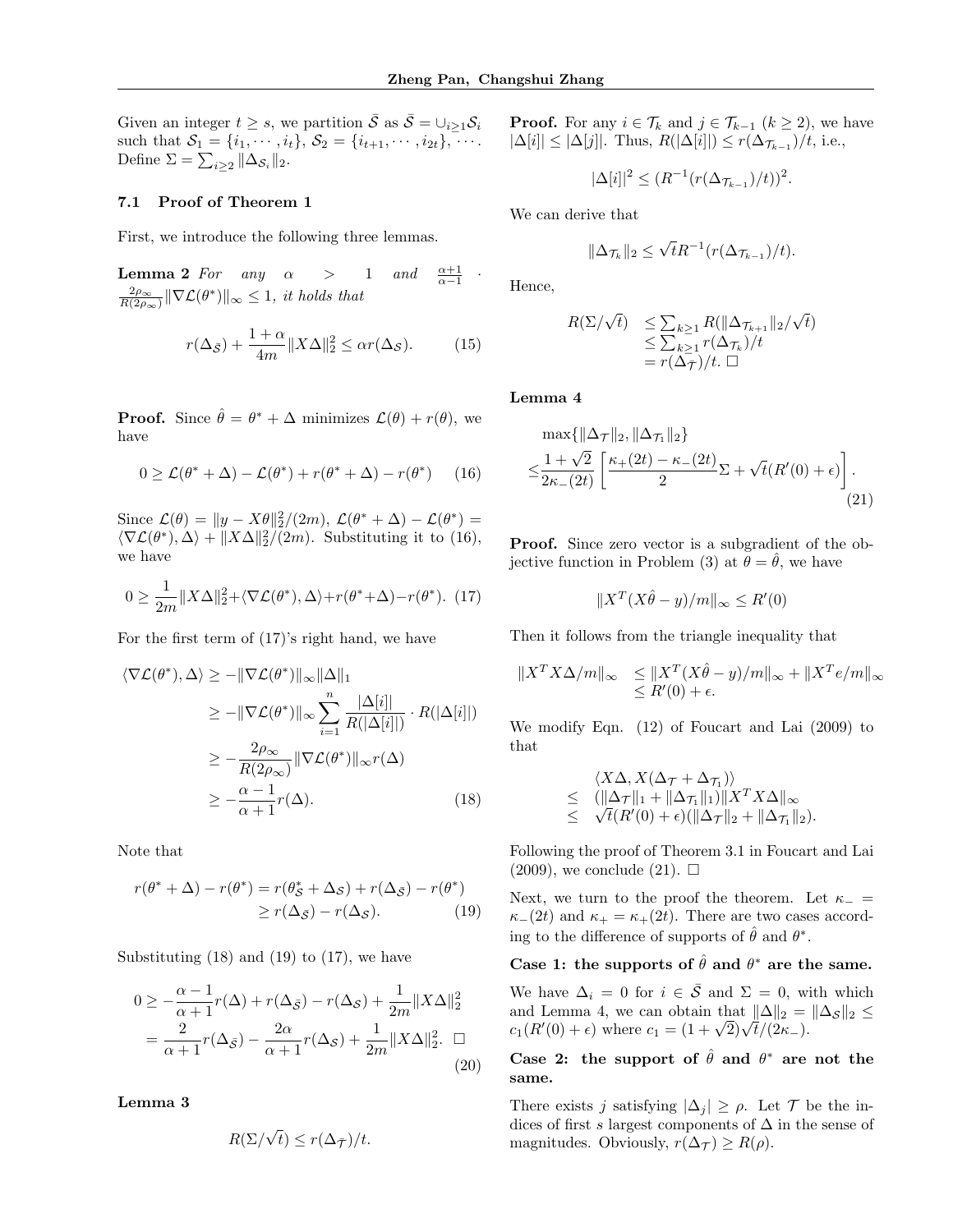,

By Lemma 4, we have

$$
r(\Delta_{\mathcal{T}}) \le sR\left(\frac{\|\Delta_{\mathcal{T}}\|_{2}}{\sqrt{s}}\right)
$$
  

$$
\le sR\left(\frac{1+\sqrt{2}}{2\sqrt{s}\kappa_{-}}\left(\frac{\kappa_{+}-\kappa_{-}}{2}\Sigma+\sqrt{t}(R'(0)+\epsilon)\right)\right)
$$
  
(22)

Combining with Lemma 2 with  $\alpha = t/(t-1)$  and 3, it follows that

$$
R^{-1}\left(\frac{r(\Delta s)}{s}\right) - \frac{(1+\sqrt{2})(\kappa_+ - \kappa_-)}{4\kappa_-} \sqrt{\frac{t}{s}} R^{-1}\left(\frac{r(\Delta s)}{t-1}\right)
$$
  

$$
\leq \frac{(1+\sqrt{2})}{2\kappa_-} \sqrt{\frac{t}{s}} (R'(0) + \epsilon).
$$

Note that  $r(\Delta_{\mathcal{S}}) \ge R(\rho)$ . Since  $\frac{R^{-1}(u/s))}{R^{-1}(u/(t-1))}$  is an nondecreasing function of  $u$ , we have that

$$
\frac{R^{-1}(r(\Delta_{\mathcal{S}})/s)}{R^{-1}(r(\Delta_{\mathcal{S}})/(t-1))} \geq \frac{R^{-1}(R(\rho)/s)}{R^{-1}(R(\rho)/(t-1)))}.
$$

for  $\rho > 0$ . If  $\rho = 0$ , the left hand of the above is lower bounded by  $(t-1)/s$ . Define  $G_R(\rho)$  as Eqn. (7). Under the condition that

$$
G_R(\rho) - \frac{(1+\sqrt{2})(\kappa_+ - \kappa_-)}{4\kappa_-} > 0, \tag{23}
$$

it holds that

$$
R^{-1}(r(\Delta_{\mathcal{S}})/(t-1)) \le c_2(R'(0) + \epsilon), \qquad (24)
$$

where

$$
c_2 = \left( G_R(\rho, \alpha, s, t) - \frac{(1 + \sqrt{2})}{4} \left( \frac{\kappa_+}{\kappa_-} - 1 \right) \right)^{-1} \frac{1 + \sqrt{2}}{2\kappa_-}
$$
\n(25)

Hence, we have

$$
\Sigma \le \sqrt{t}c_2(R'(0) + \epsilon) \tag{26}
$$

and

$$
\|\Delta\|_2 \le \|\Delta_{\mathcal{T}}\|_2 + \|\Delta_{\mathcal{T}_1}\|_2 + \Sigma
$$
  
\n
$$
\le \frac{1 + \sqrt{2}}{\kappa_-} \left( \frac{\kappa_+ - \kappa_-}{2} \Sigma + \sqrt{t} (R'(0) + \epsilon) \right) + \Sigma
$$
  
\n
$$
\le C_1 (R'(0) + \epsilon), \tag{27}
$$

where

$$
C_1 = \frac{(1+\sqrt{2})}{2} \left[ \left( \frac{\kappa_+}{\kappa_-} + 2\sqrt{2} - 3 \right) c_2 + \frac{2}{\kappa_-} \right] \sqrt{t} \tag{28}
$$
  

$$
\geq c_1. \quad \Box
$$

### 7.2 Proof of Theorem 2

The proof is similar to Theorem 2 in Zhang and Zhang (2012) except that we bound  $r(\Delta_{\mathcal{S}})$  and  $||X\Delta||_2^2/(2m)$ as follows. By Eqn. (24), we have

$$
r(\Delta_{\mathcal{S}}) \le (t-1)R(c_2(R'(0) + \epsilon))
$$

and

$$
\frac{1}{2m}||X\Delta||_2^2 \le \frac{2\alpha}{1+\alpha}r(\Delta_{\mathcal{S}}) \le tR(c_2(R'(0)+\epsilon)).
$$

### 7.3 Proof of Theorem 3

For  $w \in \mathbb{R}$ , consider the function  $h(u) = \alpha R(|u|) +$  $\frac{1}{2}(u-w)^2$  for  $u \in \mathbb{R}$ . For any  $u_1, u_2 \in \mathbb{R}$  and  $\alpha_1, \alpha_2 \geq$  $\overline{0}(\alpha_1 + \alpha_2 = 1)$ , we have

$$
R(|\alpha_1 u_1 + \alpha_2 u_2|)
$$
  
\n
$$
\leq R(\alpha_1 |u_1| + \alpha_2 |u_2|)
$$
  
\n
$$
\leq R(|u_1|) + R'(|u_1|)(\alpha_1 |u_1| + \alpha_2 |u_2| - |u_1|)
$$
  
\n
$$
\leq R(|u_1|) + \alpha_2 R'(|u_1|)(|u_2| - |u_1|).
$$
 (29)

Similarly,

$$
R(|\alpha_1 u_1 + \alpha_2 u_2|) \le R(|u_2|) + \alpha_1 R'(|u_2|)(|u_1| - |u_2|). \tag{30}
$$

From  $(39)\times\alpha_1+(40)\times\alpha_2$ , we have

$$
R(|\alpha_1 u_1 + \alpha_2 u_2|)
$$
  
\n
$$
\leq \alpha_1 R(|u_1|) + \alpha_2 R(|u_2|)
$$
  
\n
$$
+ \alpha_1 \alpha_2 (R'(|u_1|) - R'(|u_2|))(|u_2| - |u_1|)
$$
  
\n
$$
\leq \alpha_1 R(|u_1|) + \alpha_2 R(|u_2|)
$$
  
\n
$$
+ \alpha_1 \alpha_2 |R'(|u_1|) - R'(|u_2|) | \cdot |u_2 - u_1|)
$$
  
\n
$$
\leq \alpha_1 R(|u_1|) + \alpha_2 R(|u_2|) + \alpha_1 \alpha_2 \nu_R (u_1 - u_2)^2
$$
 (31)

and

.

$$
(\alpha_1 u_1 + \alpha_2 u_2 - w)^2
$$
  
= $\alpha_1 (u_1 - w)^2 + \alpha_2 (u_2 - w)^2 - \alpha_1 \alpha_2 (u_1 - u_2)^2$  (32)

Add  $(41)\times\alpha$  and  $(32)\times1/2$ , we have

$$
h(\alpha_1 u_1 + \alpha_2 u_2)
$$
  
\n
$$
\leq \alpha_1 h(u_1) + \alpha_2 h(u_2) + (\alpha \nu_R - 1/2) \alpha_1 \alpha_2 (u_1 - u_2)^2
$$
  
\n
$$
\leq \alpha_1 h(u_1) + \alpha_2 h(u_2).
$$
\n(33)

Hence,  $h(\cdot)$  is a convex function given  $2\alpha\nu_R \leq 1$ .

Problem  $(12)$  can be recast as n one dimensional problems  $\min_{\theta[i] \in \mathbb{R}} \alpha R(|\theta[i]|) + \frac{1}{2}(\theta[i] - w[i])^2$  for  $i = 1, \dots, n$ . Hence, Problem (12) is convex when  $2\alpha\nu_R \leq 1.$   $\Box$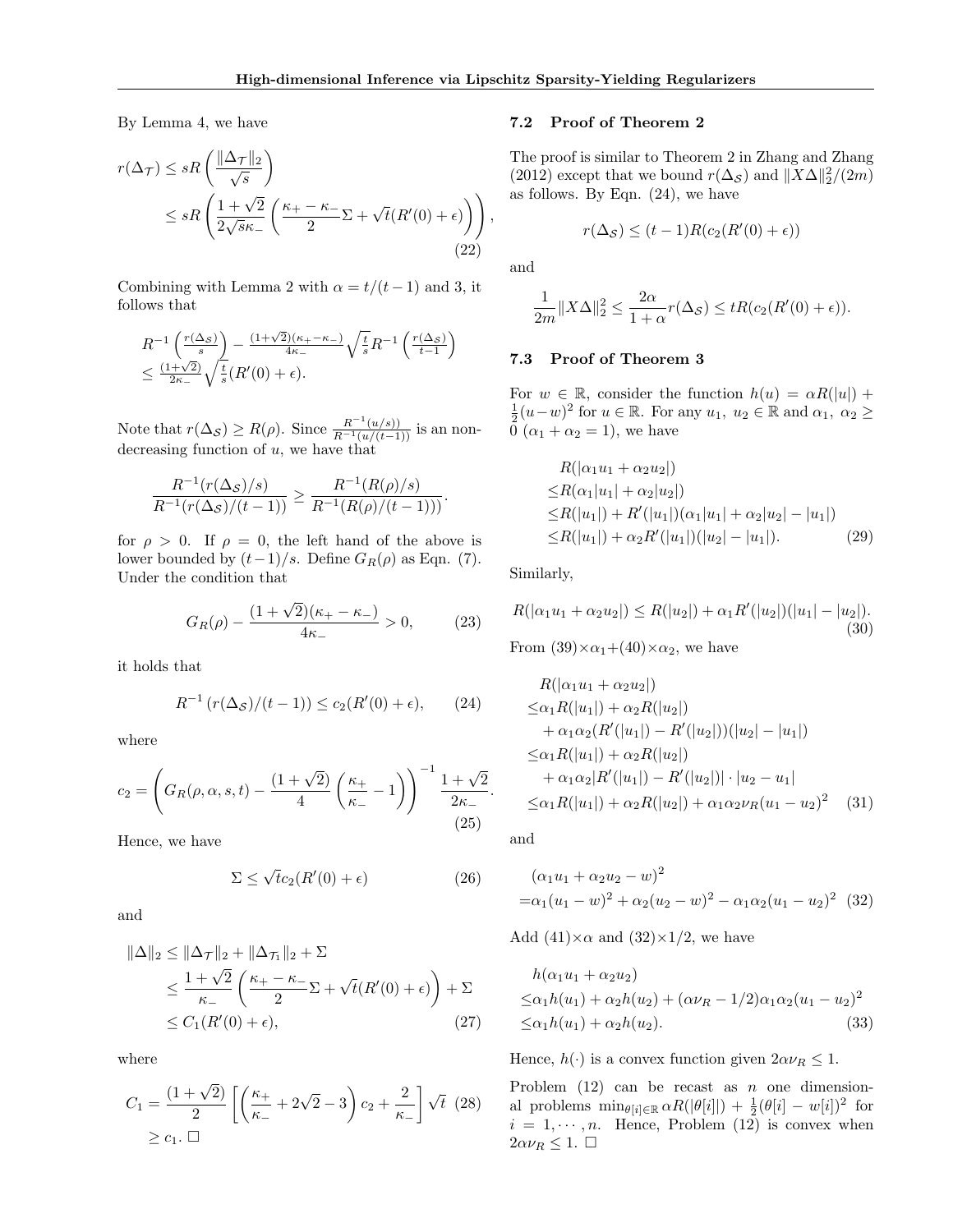### 7.4 Proof of Lemma 1

The proof of Lemma 1 needs the following lemma.

**Lemma 5** Let  $\theta' \in \mathbb{R}^n$ ,  $\nu > 0$ . If  $\mathcal{D}(p_{\nu}(\theta'), \theta') \leq$  $\frac{\nu}{2} || p_{\nu}(\theta') - \theta' ||_2^2$ , it holds that for any  $\theta \in \mathbb{R}^n$ ,

$$
\mathcal{F}(\theta) - \mathcal{F}(p_{\nu}(\theta')) \ge \frac{\nu - 2\nu_R}{2} ||p_{\nu}(\theta') - \theta||_2^2
$$

$$
-\frac{\nu}{2} ||\theta' - \theta||_2^2 + \mathcal{D}_{\mathcal{L}}(\theta; \theta'). \tag{34}
$$

**Proof.** First, for any  $u, v \in \mathbb{R}^n$ , we define

$$
\mathcal{Q}_{\nu}(u,v) = \mathcal{L}(v) + \langle \nabla \mathcal{L}(v), u - v \rangle + \frac{\nu}{2} ||u - v||_2^2 + r(u).
$$

Thus,  $\mathcal{Q}_{\nu}(p_{\nu}(\theta'), \theta')$  is an upper bound to  $\mathcal{F}(p_{\nu}(\theta'))$ under the condition that  $\mathcal{D}(p_{\nu}(\theta'), \theta') \leq \frac{\nu}{2} || p_{\nu}(\theta') \theta' \|_2^2$ , i.e.  $\mathcal{F}(p_\nu(\theta')) \leq \mathcal{Q}_\nu(p_\nu(\theta'), \theta').$ 

For  $\mathcal{L}(\theta)$ , we have

$$
\mathcal{L}(\theta) = \mathcal{L}(\theta') + \langle \theta - \theta', \nabla \mathcal{L}(\theta') \rangle + \mathcal{D}_{\mathcal{L}}(\theta; \theta'). \tag{35}
$$

For the CLIF  $R(\cdot)$  and any  $\theta, \theta' \geq 0$ , we have

$$
R(\theta) \ge R(\theta') + R'(\theta)(\theta - \theta')
$$
  
=  $R(\theta') + R'(\theta')(\theta - \theta') + (R'(\theta) - R'(\theta'))(\theta - \theta')$   
 $\ge R(\theta') + R'(\theta')(\theta - \theta') - \nu_R(\theta - \theta')^2.$  (36)

Note that we define  $R'(0) = \lim_{\theta \to 0^+} R'(\theta)$ .

Since  $p_{\nu}(\theta')$  the minimizer of  $Q_{\nu}(\theta, \theta')$  w.r.t.  $\theta$ , there exists  $\Gamma(\theta') \in \partial r(z)$  such that such that  $p_{\nu}(\theta')$  satisfies

$$
\Gamma(\theta') + \nu(z - \theta') + \nabla \mathcal{L}(\theta') = 0,
$$

where  $z = p_{\nu}(\theta')$ . For any  $i = 1, \dots, n$ , we have the following three cases:

- 1. if  $p_{\nu}(\theta')[i] = 0$ , there exists  $\phi_i \in [-1,1]$  such that  $\Gamma(\theta')[i] = \phi_i R'(0)$  and  $R'(|p_{\nu}(\theta')[i]|)(|\theta[i]| |p_{\nu}(\theta')[i]|$  =  $R'(0)|\theta[i]|$  ≥  $\phi_i R'(0)\theta[i]$  =  $(\Gamma(\theta')[i])(\theta[i]-p_{\nu}(\theta')[i]);$
- 2. if  $p_{\nu}(\theta')[i] > 0$ , we have  $\Gamma(\theta')[i] = R'(p_{\nu}(\theta')[i]) > 0$ 0. Hence,  $R'(|p_{\nu}(\theta')[i]|)(|\theta[i]| - |p_{\nu}(\theta')[i]|) =$  $\Gamma(\theta')[i](\theta[i] - p_{\nu}(\theta')[i]);$
- 3. if  $p_{\nu}(\theta')[i]$  < 0, we have  $\Gamma(\theta')[i]$  =  $-R'(p_{\nu}(\theta')[i]) < 0.$  Hence,  $R'(|p_{\nu}(\theta')[i]|)(|\theta[i]| |p_{\nu}(\theta')[i]|$  =  $\Gamma(\theta')[i](-|\theta[i]| - p_{\nu}(\theta')[i]) \ge$  $\Gamma(\theta')[i](\theta[i]-p_{\nu}(\theta')[i]).$

Hence, it holds that

$$
R'(|p_{\nu}(\theta')[i]|)(|\theta[i]|-|p_{\nu}(\theta')[i]|) \ge \Gamma(\theta')[i](\theta[i]-p_{\nu}(\theta')[i]).
$$
\n(37)

With (36) and (37), we have

$$
r(\theta)
$$
  
\n
$$
\geq \sum_{i} [R(|p_{\nu}(\theta')[i]|) + (|\theta[i]|
$$
  
\n
$$
-|p_{\nu}(\theta')[i]|)R'(|p_{\nu}(\theta')[i]|) - \nu_R(|\theta[i]| - |p_{\nu}(\theta')[i]|)^2]
$$
  
\n
$$
\geq r(p_{\nu}(\theta')) + \langle R'(|p_{\nu}(\theta')|), |\theta| - |p_{\nu}(\theta')| \rangle
$$
  
\n
$$
- \nu_R |||\theta| - |p_{\nu}(\theta')||_2^2
$$
  
\n
$$
\geq r(p_{\nu}(\theta')) + \langle \Gamma(\theta'), \theta - p_{\nu}(\theta') \rangle - \nu_R ||\theta - p_{\nu}(\theta')||_2^2
$$
  
\n(38)

With (35), (38) and  $\mathcal{D}(p_{\nu}(\theta'), \theta') \leq \frac{\nu}{2} || p_{\nu}(\theta') - \theta' ||_2^2$ , Eqn. (34) follows with some algebra.  $\square$ 

Invoking Lemma 5 with  $\theta = \theta' = \theta_k$  and  $\nu = \nu_k$ , we have  $\mathcal{F}(\theta_k) \geq \mathcal{F}(\theta_{k+1}) \geq 0$ . Hence,  $\{\mathcal{F}(\theta^{(k)})\}$  is a decreasing sequence and converges. Furthermore,  $\|\theta_k - \theta_{k-1}\|_2 \to 0$  as  $k \to \infty$ .

For any  $u_1, u_2 \in \mathbb{R}^n$ , we define

$$
\mathcal{Q}_{\nu}(u_1, u_2) = \mathcal{L}(u_2) + \langle \nabla \mathcal{L}(u_2), u_1 - u_2 \rangle + \frac{\nu}{2} ||u_1 - u_2||_2^2 + r(u_1).
$$

 $\theta_k$  is a minimizer of  $\min_{\theta} Q_{\nu_k}(\theta, \theta_k)$  in fact. Thus, the directional derivative along any  $d \in \mathcal{R}^n$  is nonnegative, i.e.,

$$
r'(\theta_k; d) + d^T \nabla \mathcal{L}(\theta_{k-1}) + \nu_k d^T(\theta_k - \theta_{k-1}) \ge 0.
$$

Then,

$$
\mathcal{F}'(\theta_k; d)
$$
  
\n
$$
=d^T \nabla \mathcal{L}(\theta_k) + r'(\theta_k; d)
$$
  
\n
$$
\geq d^T (\nabla \mathcal{L}(\theta_k) - \nabla \mathcal{L}(\theta_{k-1}) - \nu_k(\theta_k - \theta_{k-1}))
$$
  
\n
$$
\geq - ||d||_2 (||\nabla \mathcal{L}(\theta_k) - \nabla \mathcal{L}(\theta_{k-1})||_2 + \nu_k ||\theta_k - \theta_{k-1}||_2)
$$
  
\n
$$
\geq -(1 + \eta)\nu_{\mathcal{L}} ||d||_2 ||\theta_k - \theta_{k-1}||_2.
$$

Since  $\|\theta_k - \theta_{k-1}\|_2 \to 0$ , there exists  $N > 0$  so that  $\mathcal{F}'(\theta_k; d) \geq -\varphi$  holds for any  $k > N$ .  $\Box$ 

### 7.5 Proof of Theorem 4

**Proof.** For any  $u_1, u_2 \in \mathbb{R}$  and  $a_1, a_2 \ge 0$   $(a_1 + a_2 = 1)$ 1), we have

$$
R(|a_1u_1 + a_2u_2|)
$$
  
\n
$$
\leq R(a_1|u_1| + a_2|u_2|)
$$
  
\n
$$
\leq R(|u_1|) + R'(|u_1|)(a_1|u_1| + a_2|u_2| - |u_1|)
$$
  
\n
$$
\leq R(|u_1|) + a_2R'(|u_1|)(|u_2| - |u_1|).
$$
 (39)

Similarly,

$$
R(|a_1u_1 + a_2u_2|) \le R(|u_2|) + a_1R'(|u_2|)(|u_1| - |u_2|). \tag{40}
$$